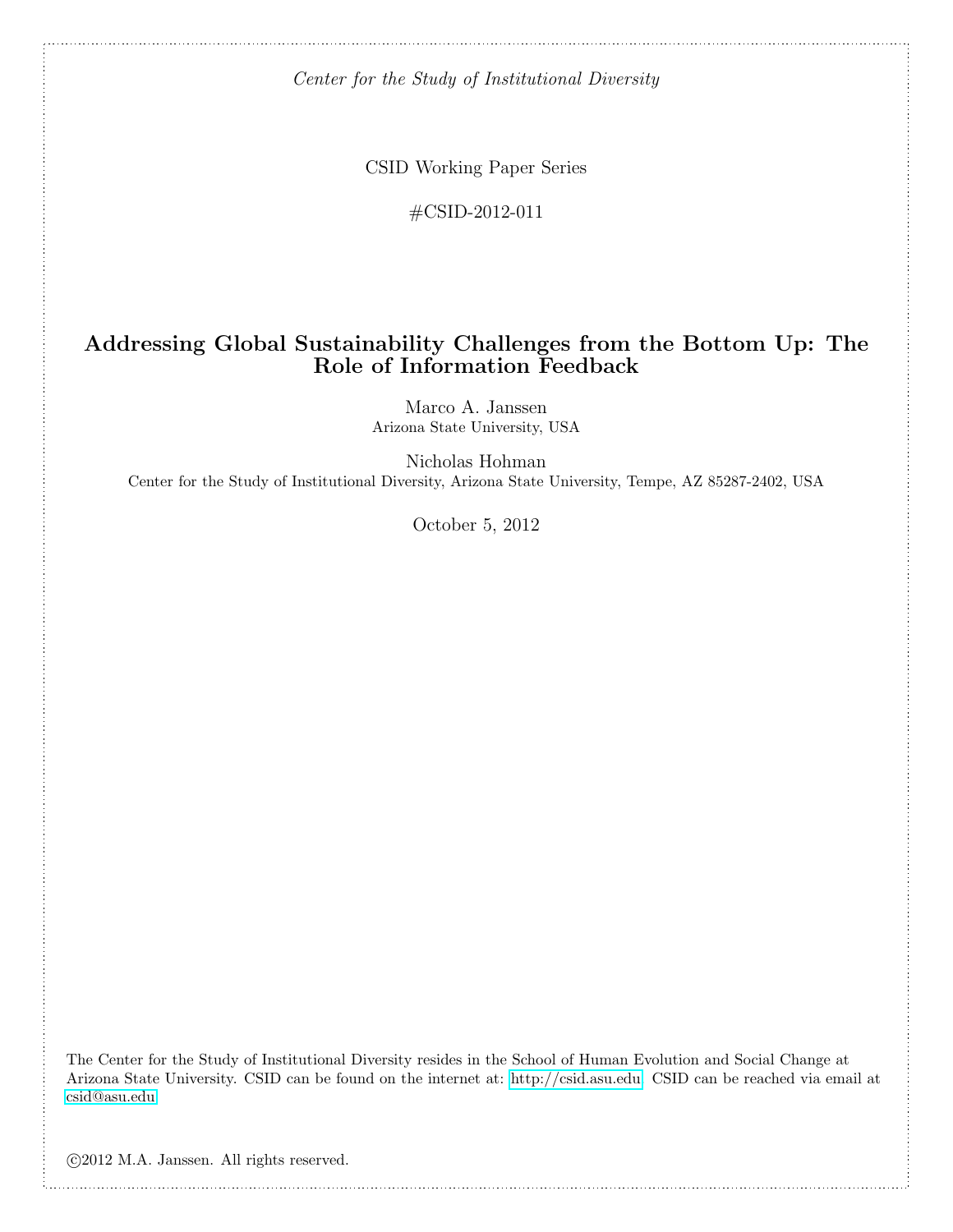## Addressing Global Sustainability Challenges from the Bottom Up: The Role of Information Feedback

Marco A. Janssen<sup>a</sup>, Nicholas Hohman<sup>b</sup>

<sup>a</sup>Center for the Study of Institutional Diversity, Arizona State University, Tempe, AZ 85287-2402, USA; <sup>b</sup>Center for the Study of Institutional Diversity, Arizona State University, Tempe, AZ 85287-2402, USA;

Corresponding author: Marco A. Janssen School of Human Evolution and Social Change Center for the Study of Institutional Diversity Arizona State University PO Box 872402 Tempe, AZ 85287-2402, USA [Marco.Janssen@asu.edu](mailto:Marco.Janssen@asu.edu)

### Abstract:

Global sustainable use of natural resources confronts our society as a collective action problem at an unprecedented scale. Past research has provided insights into the attributes of local social-ecological systems that enable effective self-governance. In this note we discuss possible mechanisms to scale up those community level insights to a larger scale. We do this by combining insights from social-psychology on the role of information feedback with the increasing availability of information technology. By making use of tailored social feedback to individuals in social networks we may be able to scale up the strengths of self-governance at the community level to address global sustainability challenges from the bottom up.

## Keywords:

Collective Action, Information, Feedback, Social Influence, Social Networks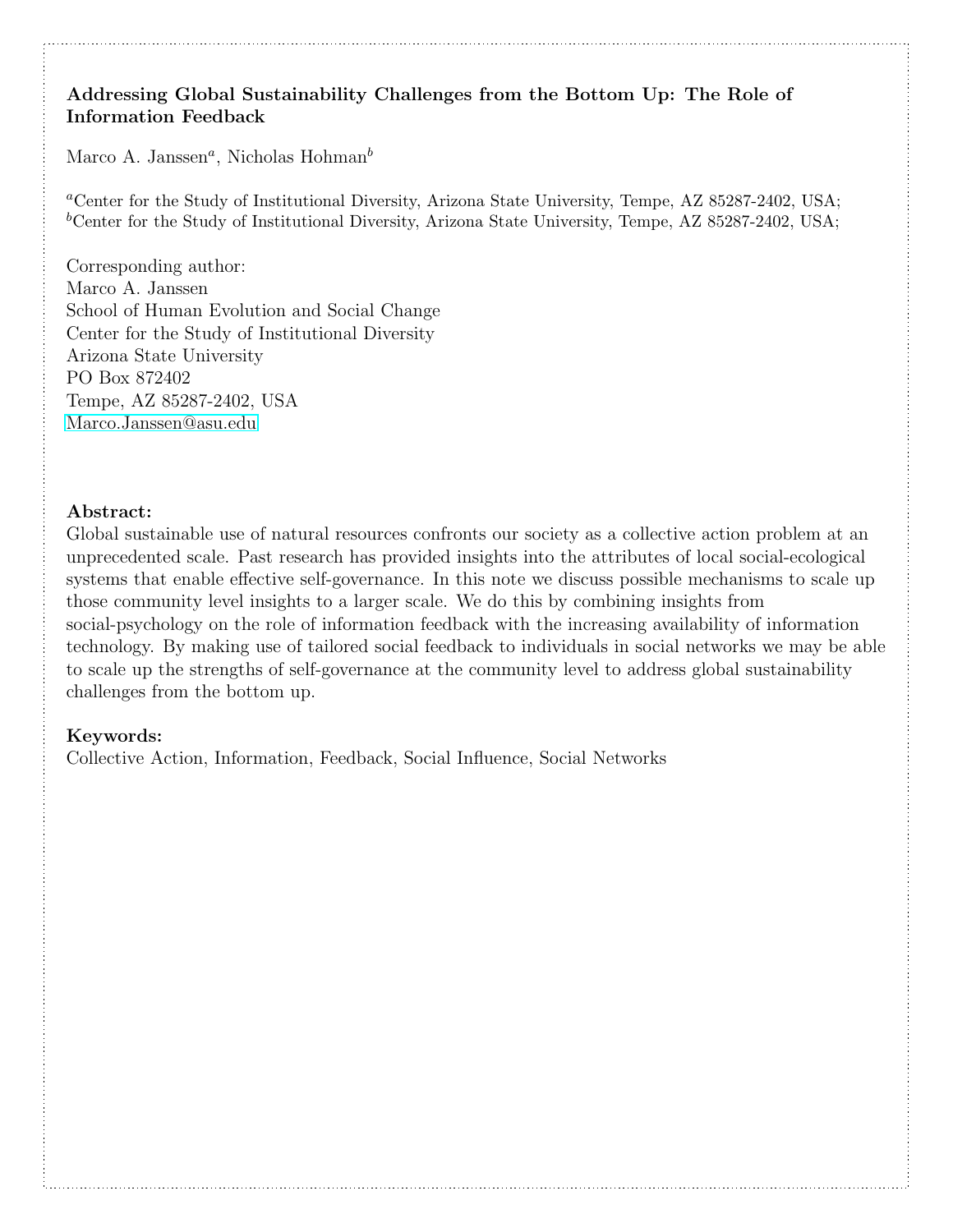# Addressing global sustainability challenges from the bottom up: The role of information feedback<sup>\*</sup>

Nicholas Hohman and Marco A. Janssen† Center for the Study of Institutional Diversity Arizona State University

#### **Introduction**

Our global society faces unprecedented challenges if we are to achieve a sustainable future. The scale of human impacts on the environment may lead to abrupt global environmental changes (Rockström et al., 2009). For example, climate change has been a topic of international policy negotiations since the early 1990s. At that time scientific studies showed that an immediate stabilization and future reduction of the global greenhouse gas emissions was needed to avoid an average temperature increase of 2 degrees Celsius (Hammitt et al., 1992). Despite various global treaties, the global emissions of fossil fuel–related  $CO<sub>2</sub>$  have increased more than 45 percent<sup>‡</sup>. Carbon tax policies have been found to be difficult to get approved and implemented (Rabe and Borick, 2012).

Addressing global scale problems from the top-down has not been effective. However, decades of research have shown that collective action problems can be solved at the community level (Ostrom, 1990). Addressing a global scale problem like climate change requires actions at different levels of scales, including bottom-up initiatives, in a polycentric system (Ostrom, 2010). In this note we emphasize the opportunities in bottom-up processes, but recognize that initiatives at all scales are needed to address global scale problems.

The study of self-governance of the commons has mainly focused on small-scale communities (Ostrom, 1990). Studies in small-scale communities and in controlled experiments (Poteete et al. 2010) show that the strength of groups in overcoming collective action problems lie in whether or not participants can communicate, have input in the creation of the rules and if institutional arrangements are monitored and enforced. In small-scale communities, participants have relatively low costs in deriving information to determine the trustworthiness of others. This is not the case at a larger scale.

Despite the strengths of communities, the low hanging fruit of addressing largescale problems are unaddressed at that level. For example, research shows that national carbon emissions could be reduced by more than 7 percent without new regulations, technology or infrastructure if people took advantage of existing opportunities, such as carpooling, driving behavior, insulation, turning off standby appliances, improving tire pressure, this can already make a big difference (Dietz et al. 2009).

 <sup>\*</sup> **Acknowledgements**: We would like to thank Hans-Joachim Mosler, Robert Tobias and Elinor Ostrom for helpful remarks on an earlier draft of this manuscript. We acknowledge financial support for this work from the National Science Foundation, grant numbers SES-0748632.

<sup>&</sup>lt;sup>†</sup> Corresponding author: Marco.Janssen@asu.edu

 $\frac{1}{2}$  1990, 21.6 Trillion Metric Tons CO<sub>2</sub> and 2009 31.8 Trillion Metric Ton CO<sub>2</sub> according to official statistics (www.eia.gov)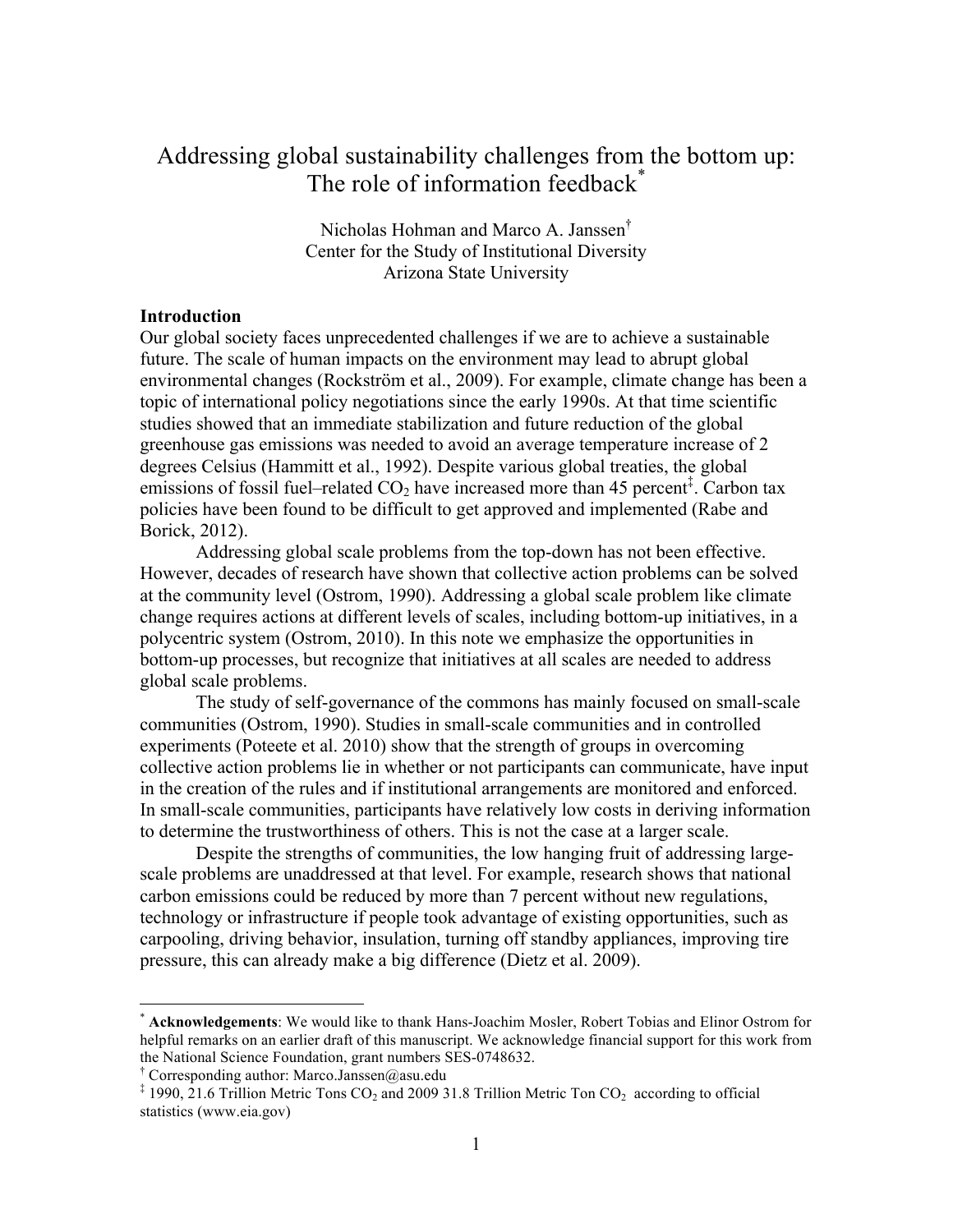If there is such low hanging fruit, then why don't individuals make use of them? To understand this we have to look into the factors that influence individual decision making. A focus on individuals and providing factual information alone is often not effective (e.g., McKenzie-Mohr, 2000). Besides factual information, we have to pay attention to the individual motivations and the social influence on behavior (Olli et al., 2001; Heiskanen et al., 2010). From this perspective, the problem of scaling up insights from small-scale experiments depends on our ability to provide the necessary information including the factual consequences and social context of individual behavior.

In this note an attempt is made to blend insights from collective action research and psychological research on behavioral changes, especially the role of information feedback in behavioral change. We expect that the use of social media technology as a way to provide targeted feedback may facilitate such a scaling up.

#### **Collective action and the Commons**

Hardin (1968) concluded that overuse of common resources was inevitable since users would never self-organize. Creating private property rights or regulation by an external authority was proposed as the only possible interventions to avoid overharvesting of the commons.

Ostrom (1990) performed a meta-analysis of case studies on natural resource management. Many communities are able to self-govern their common resources without interventions. Ostrom found that a number of characteristics of institutional arrangements are common in successful cases, such as clearly defined boundary rules, conflict resolution mechanisms, monitoring, graduated sanctioning and the ability of users to participate in collective decision making.

The accumulation of studies using various methods to study collective action and the commons led Poteete et al. (2010) to present a framework of collective action and the commons where individuals have imperfect knowledge, learn and adopt norms, and are influenced by micro-situational and broader contextual variables. Especially important is the notion of other-regarding preferences and conditional cooperation. The majority of participants in controlled experiments are classified as conditional cooperators (Fischbacher et al., 2001). They will cooperate in collective action situations if they expect others will do so too. Smaller fractions of the participant population are identified as egoists or unconditional cooperators. In heterogeneous groups conditional cooperators will reduce their level of contributions to the public good if they see that there are others who do not invest the same level as they do.

The observation that most participants are conditional cooperators explains why communication is so important. Communication enables participants to signal their intensions and trustworthiness. Not only do participants cooperate if they expect that others will, they also value and receive emotional benefits if others receive good earnings too and that the earnings are fairly distributed among the participants.

The work of Ostrom focuses on small communities. There is a convincing amount of evidence that small communities are able to overcome the tragedy of the commons in the right context. They have the ability to develop and maintain trust relationships and monitor the behavior of the population. Larger groups will make it more difficult to evaluate the trustworthiness of all other participants and make it easier to free ride on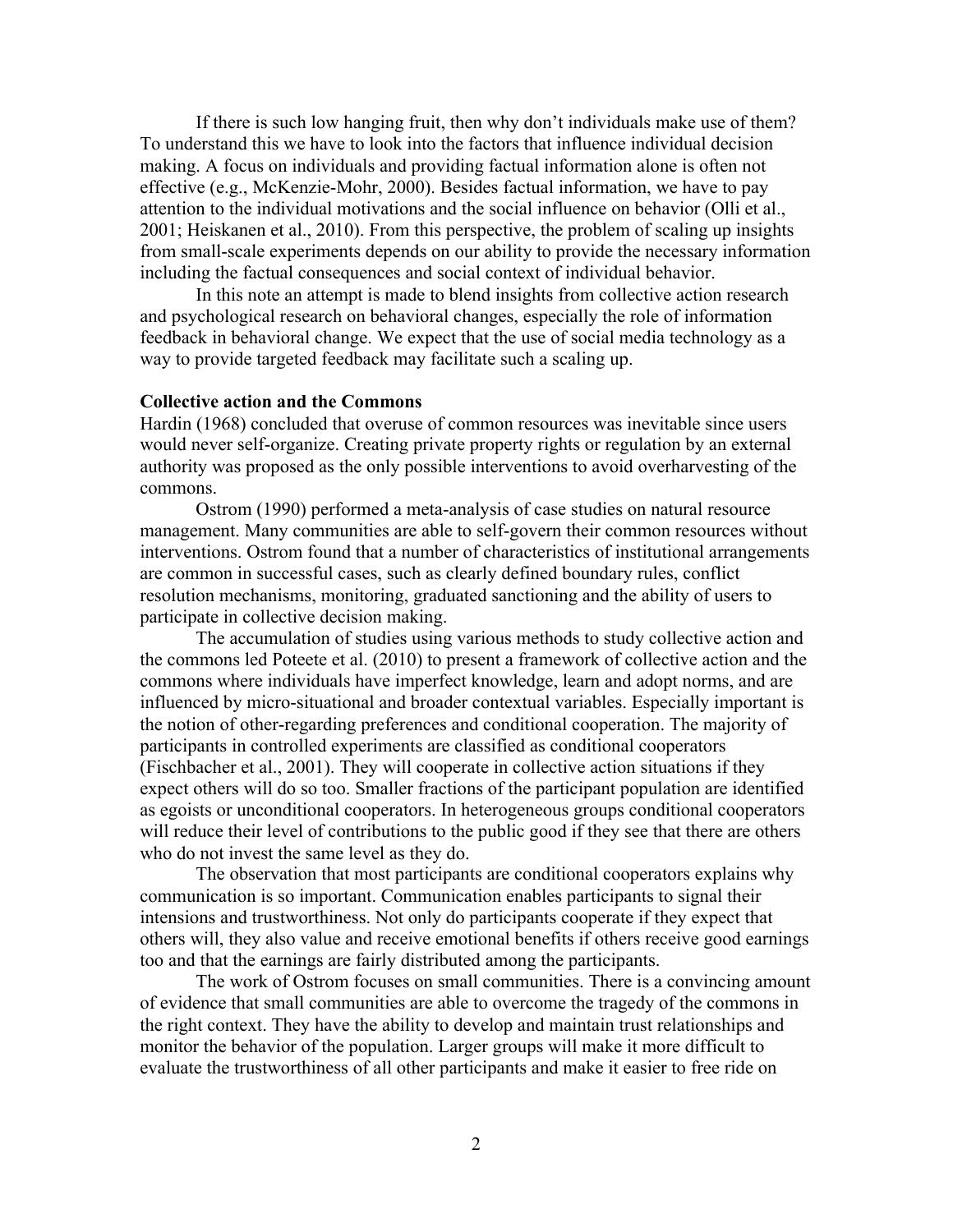actions of others. The information that one can derive regarding the reputation of others can have an important influence on decision making.

Experimental research shows that more detailed information about the decisions of other increases cooperation (Chaudhuri and Paichayontvijit, 2006; de Oleveira et al., 2009). When participants can chose partners based on the decisions they've made in previous rounds, we see higher levels of cooperation (Page et al. 2005; Croson et al., 2006). Sorting of participants can increase homogeneity of the behavioral types in groups. Conditional cooperators will remain to cooperate and the level of cooperation will increase in the population as a whole.

The bottom line is that information about the other participants affects the ability to estimate the distribution of types of other within the group. More information typically increases the level of cooperation.

New information technologies reduce the costs of communication with a larger number of people who are not necessarily physically co-located. What will be the implications for collective action situations? Since there has been a limited focus on the potential impacts of information technology on the governance of shared resources, we will explore different areas of research to identify such potential impacts. New technologies can deliver accurate information on the consequences of decisions made by all participants. Cheap communication tools may also lead to an information overload. These different possible effects may lead conditional cooperators to make different decisions in order to contribute to the public good.

#### **Personal feedback**

Feedback occurs when we provide information about someone or some group's performance so that they may understand the effect of their actions and adjust them to some desired level (Kluger and DeNisi, 1996), such as by displaying current energy use to users. Some general lessons on effectiveness of feedback are known. First, feedback must be specific. Early studies that examined home energy-use often achieved no significant results and provided only aggregate energy use data (Seligman and Darley, 1977; Hutton et al., 1986). McCalley and Midden (2002) suggest that these early failures were the result, among other things, of not examining a specific task and providing participants too little data "of precisely how much energy is being used for various purposes" (p. 590). Grønhøj and Thøgersen (2010) provided electricity consumption feedback "broken down according to end-uses" to families and found significant reductions in energy use.

Second, feedback needs to be provided continuously (McCalley and Midden, 2002). McClelland and Cook (1979) and Van Houwelingen and Van Raaij (1989) found that when feedback is provided at various frequencies the greatest reductions of electricity occur at the most rapid feedback frequencies.

Third, feedback is more effective if goals are set. Locke and Latham (2002) define two types of goals, do-your-best and specific goals. Do-your-best type goals yield lesser performances because they have no external referent. Explicit, specific, and relatively difficult goals, lead to the most effort. Therefore a goal like "I will reduce my energy use by 20%" will yield better results than "I will use less energy."

Goals can be chosen for the user or by the user. Setting your own goals seems to be most effective (McCalley and Midden, 2002), but more socially oriented people may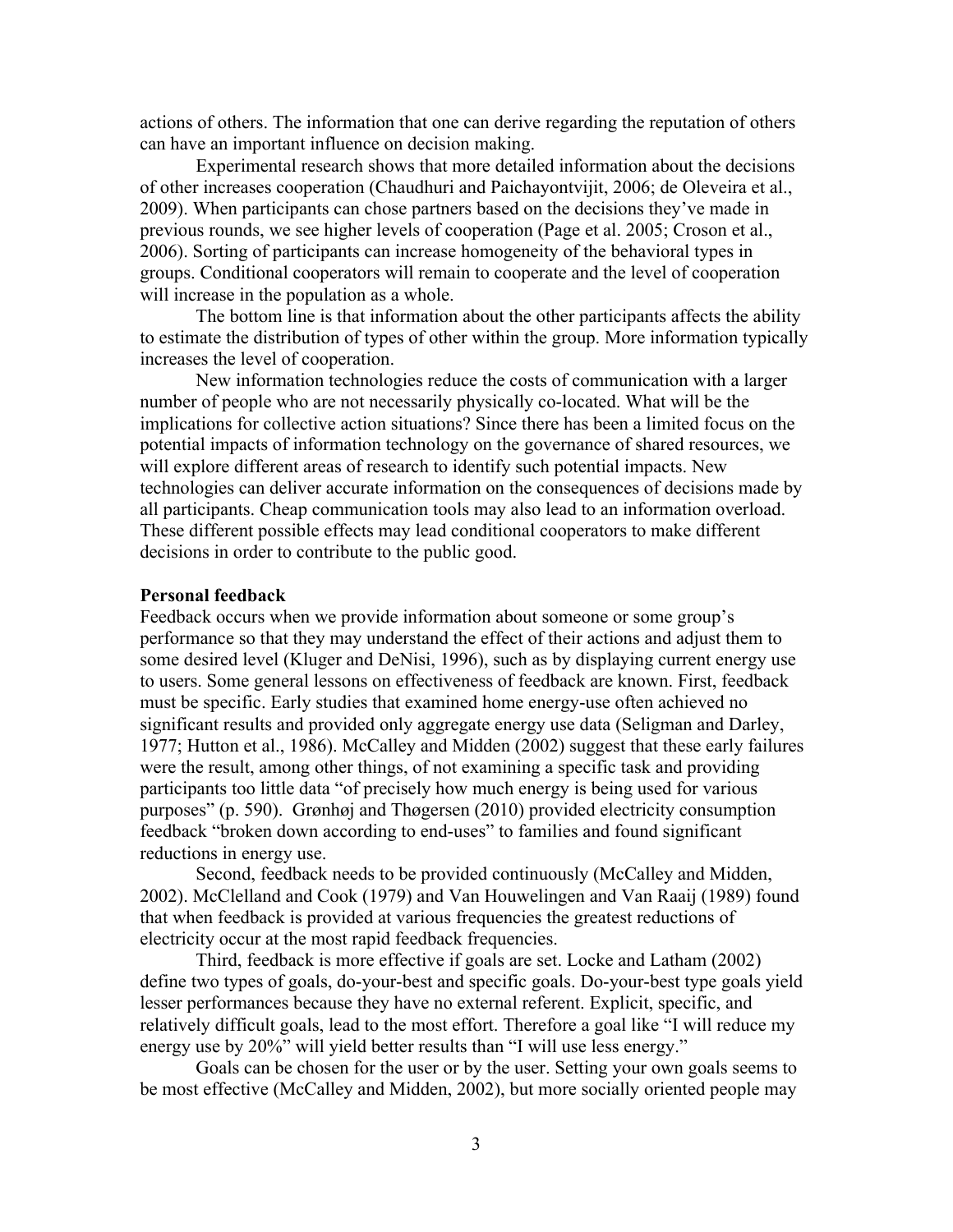respond better to assigned goals (Wright and Kacmar, 1994; Kluger and Denisi, 1996). If goals are set they can be shared publicly or kept private. Research shows conflicting findings of the positive effect of public sharing of goals (Hollenbeck et al., 1989) or keeping goals private (Gollwitzer et al., 2009).

#### **Social Feedback**

To improve the effect of feedback, inclusion on information on the actions of others is important. One can signal social norms from the community. Such comparative feedback provides individual performance relative to the performance of others (Schultz et al. 2007; Abrahamse et al., 2005).

Croson and Shang (2008) study donations to charity and use social information about the level of donations of others and self in the past. Those who donated above average in the past reduced their contributions, while those below the average increased their contributions. The net effect was a decrease of donations due to providing social information. A similar finding was found by providing social feedback on energy bills in a study in households in California (Schulz et al., 2007). However, when those who used less energy than average also got a smiley face  $-\mathbb{O}$  - those households stayed at a low energy use level. Those who used more than average got the icon  $\odot$  alongside the factual information, and this led to a faster decline in energy use. The lesson from these studies is that even small details in how social feedback is provided matters.

The feedback system from Schultz et al. (2007) has since been implemented by OPOWER, a customer engagement platform for the utility industry. OPOWER works with utility companies to send customers information on how they are doing compared to the neighbors. Allcott (2011) performed an analysis of about 600,000 households, half of which derived the targeted feedback on their energy bills. The energy savings of about 2% is modest but statistically significant.

In providing social information it is important to provide information on others who are comparable, such student peers (Perkins, 2002) other hotel guests (Goldstein et al., 2008) neighbors (Gerber et al., 1990) and Facebook friends (Bond et al., 2012). In comparing, people prefer to compare to aspirational peers, a slightly upward comparison. This can lead to higher levels of motivation (Sun and Vassileva, 2006).

In order to avoid experimental interventions having only a temporary effect, it will be important to build social networks to reinforce the new habits (Staats et al., 2004). This reinforces the findings on the abilities of communities to solve collective action problems (Ostrom, 1990). A supportive social environment promotes sustainable change (De Young, 1996; Geller, 2002). The community can relate to physical communities (Hopper and Nielsen, 1991), or friends and kin (Weenig and Midden, 1991). The increasing connectivity in social networks makes it possible to create virtual communities, such as the Stepgreen website where users can self-report activities that lead to sustainable behavior and share carbon footprints via Facebook and Twitter (Mankoff et al., 2009).

#### **Discussion**

One of the challenges in solving large-scale collective action problems is that policies designed for this level do not relate to individual motivation and knowledge. Ostrom (2010) argues that a polycentric approach is needed for climate change policy where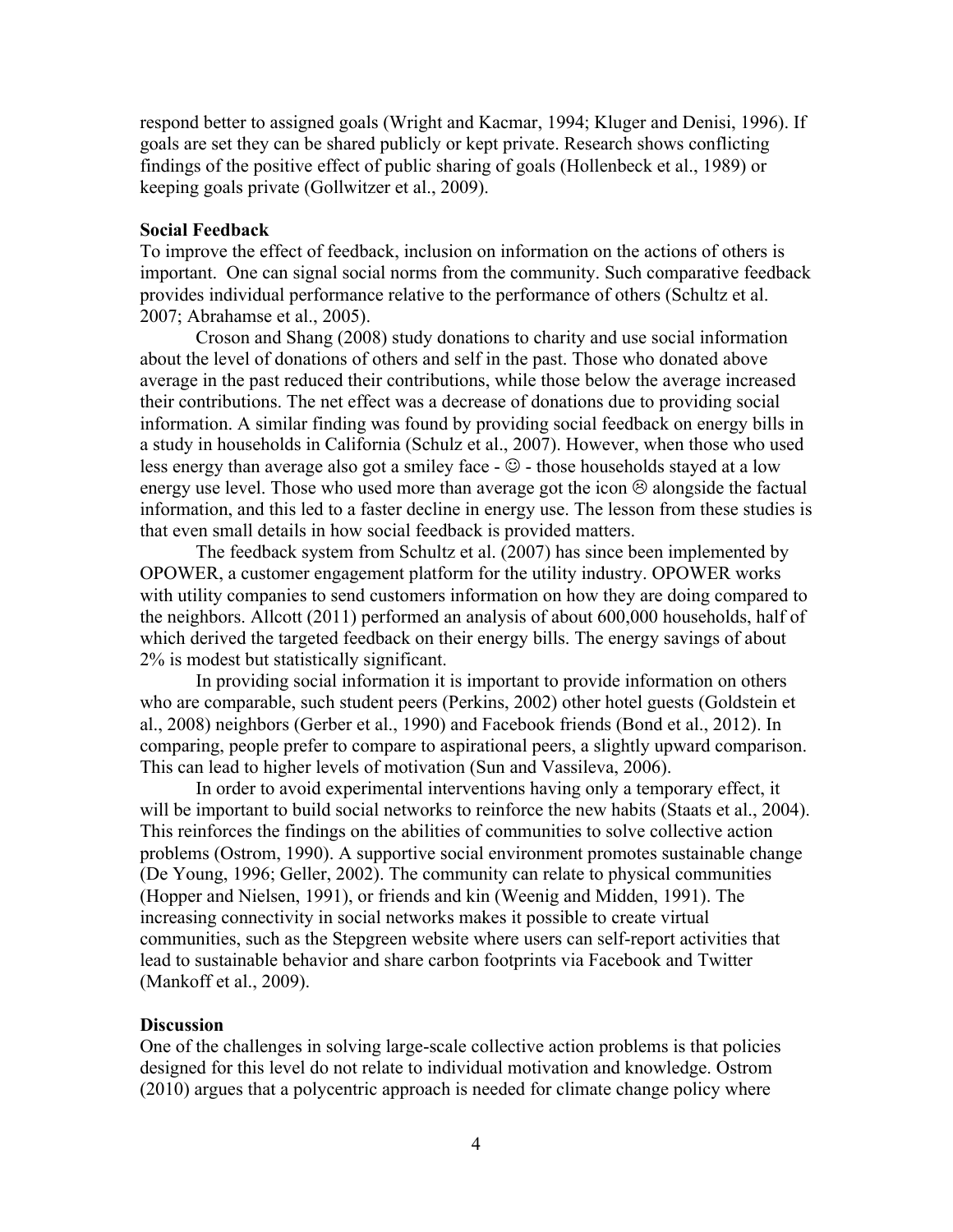activities that contribute to emissions reductions can be stimulated by incentives at the local level fitting local motivations such as improved health by cycling to work and smog reduction. The importance of Ostrom's argument is to fit the challenge to the motivations of the individual.

In a world where people are increasingly connected by ties in social network sites instead of spatial proximity and kinship, and where activities are increasingly monitored in real-time and spatially located, there might be opportunities to aim global change policies to individual motivations and social contexts.

The development of technology that allows for rapid delivery of information makes it possible to derive real-time accurate feedback on the consequences of our decisions and the decisions of others. Examples include smart energy meters (e.g. Mattern et al., 2010), smart water meters (Hauber-Davidson and Idris, 2006), tracking locations (e.g., Froehlich et al., 2009), and remote sensing of heat loss (e.g. Hay et al. 2011).

Increasingly people participate in various online social networks, which make it possible to share and compare information, and connect people with similar interests. This provides opportunities to scale up the strengths of self-governance as is observed in communities. Various web-based and mobile app-based projects have been initiated related to carbon footprints (stepgreen<sup>§</sup>), energy use (OPOWER<sup>\*\*</sup>, tendril energize<sup>††</sup>, energywiz<sup>‡‡</sup>, peoplepower<sup>§§</sup>), transport (ubigreen<sup>\*\*\*</sup>), competitive sustainability challenges (ecochallenge<sup>†††</sup>), and water use (999 bottles<sup> $\ddagger\ddagger\ddagger$ </sup>). Except for OPOWER (Allcott, 2011), no systematic analysis of the effectiveness of these recent technologies has been made. Research needs to be done to investigate how these applications are adopted, used and lead to a behavioral change. Some basic questions we can ask are: What kind of information feedback is most effective? How do we measure the resulting behavioral change and the effect of that behavior change?

We are aware of various challenges with the use of social media technology. Although individuals share a lot of their private activities with the public through social media networks, the idea of tracking behaviors of individuals might be a frightening infringement on privacy. Probably the most challenging aspect would be to stimulate the use of the new technologies. Do we need a gamefication of technologies to keep people involved (McGonigal, 2011)? Some interesting examples exist, for example the car insurance company Progressive§§§ allows customers to join a voluntary program where a device is installed in your car to track your driving style. One can save a significant amount on their car insurance with proper driving style.

We started our note with the observation that international negotiations on climate change led to ambitious treaties, but lacked a significant impact on the trends of emissions. Yet, there are opportunities emerging due to low-cost monitoring devices that

 $\frac{\$ \text{http://www.stepgreen.org/} \text{accessed August 22, 2012}}{\text{http://power.com/ accessed August 22, 2012}}$ 

<sup>††</sup> http://www.tendrilinc.com/ accessed August 22, 2012

<sup>&</sup>lt;sup>##</sup> http://www.urbaninformatics.net/projects/energy/ accessed August 22, 2012

<sup>§§</sup> http://www.peoplepowerco.com/ accessed August 22, 2012 \*\*\* http://dub.washington.edu/projects/ubigreen accessed August 22, 2012

<sup>†††</sup> http://eco-challenge.eu/en/ accessed August 22, 2012

<sup>‡‡‡</sup> http://999bottles.com/ accessed August 22, 2012

<sup>§§§</sup> http://www.progressive.com/auto/snapshot.aspx accessed August 22, 2012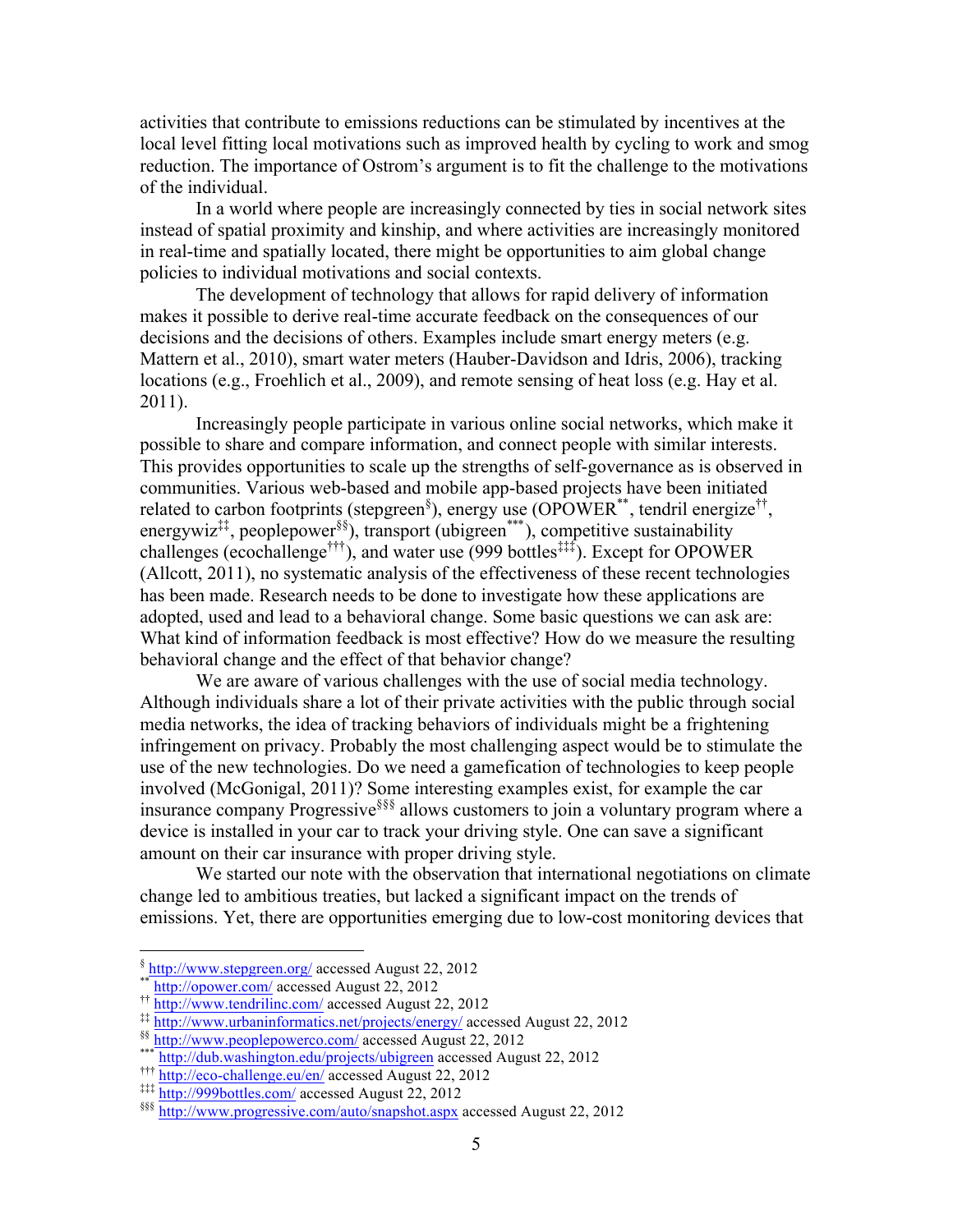provide personalized feedback to others. Various initiatives are underway, especially related to energy use, to implement such tools in practice. Those applications are promising and need to be studied in detail to enhance our understanding of how to scale up the power of self-governance to address global change challenges.

#### **References**

- Abrahamse W, Steg L, Vlek C, Rothengatter JA (2005) A review of intervention studies aimed at household energy conservation. Journal of Environmental Psychology *25*: 273-291.
- Allcott H (2011) Social norms and energy conservation. Journal of Public Economics 95(9-10): 1082-1095.
- Bond RM, Fariss CJ, Jones JJ, Kramer ADI, Marlow C, Settle JE, Fowler JH (2012) A 61 million-person experiment in social influence and political mobilization, Nature 489: 295- 298.
- Burke M, Settles B (2011) Plugged in to the community: Social motivators in online goal-setting groups. Proceedings of the 5th International Conference on Communities  $\&$  Technologies – C&T 2011, 29 June – 2 July 2011, QUT, Brisbane, Australia, Pages 1-10
- Chaudhuri A, Paichayontvijit T (2006) Conditional cooperation and voluntary contributions to a public good. Economics Bulletin *3*(8): 1–14.
- Croson R, Fatás E, Neugebauer, T (2006) Excludability and contribution: A laboratory study in team production, Working paper, Wharton School, University of Pennsylvania.
- Croson R, Shang, J (2008) The impact of downward social information on contribution decisions. Experimental Economics 11(3): 221-233
- de Oleveira A, Croson R, Eckel C (2009) One bad apple: uncertainty and heterogeneity in public good provision. Working paper, Department of Resource Economics, University of Massachusetts-Amherst.
- De Young R (1996) Some psychological aspects of a reduced consumption lifestyle: The role of intrinsic satisfaction and competence. Environment and Behavior 28: 358–409.
- Dietz T, Gardner GT, Gilligan J, Stern PC, Vandenbergh MP (2009) Household actions can provide a behavioral wedge to rapidly reduce U.S. carbon emissions. Proceedings of the National Academy of Sciences USA 106: 18452–18456.
- Fischbacher U, Gächter S, Fehr E (2001) Are people conditionally cooperative? Evidence from a public goods experiment. Economics Letters 71(3): 397-404.
- Froehlich J, Dillahunt T, Mankoff J, Consolvo S, Harrison B, Landay JA (2009) UbiGreen: investigating a mobile tool for tracking and supporting green transportation habits**,** CHI' 09 Proceedings of the 27th international conference on Human factors in computing systems 1043-1052.
- Geller ES (2002) The challenge of increasing pro-environment behavior, in: Bechtel RG, Churchman A (eds.) Handbook of environmental psychology, New York: Wiley Press, 525– 540.
- Gerber AS, Green DP, Larimer CW (2008) Social pressure and voter turnout: Evidence from a large-scale field experiment. American Political Science Review 102(1): 33-48.
- Goldstein NJ, Cialdini RB, Griskevicius V (2008) A room with a viewpoint: Using social norms to motivate environmental conservation in hotels. Journal of Consumer Research 35: 472- 482.
- Gollwitzer PM, Sheeran P, Michalski V, Seifert AE (2009) When intentions go public: Does social reality widen the intention-behavior gap? Psychological Science 20: 612–618
- Grønhøj A, Thøgersen J (2011) Feedback on household electricity consumption: learning and social influence processes. International Journal of Consumer Studies 35: 138–145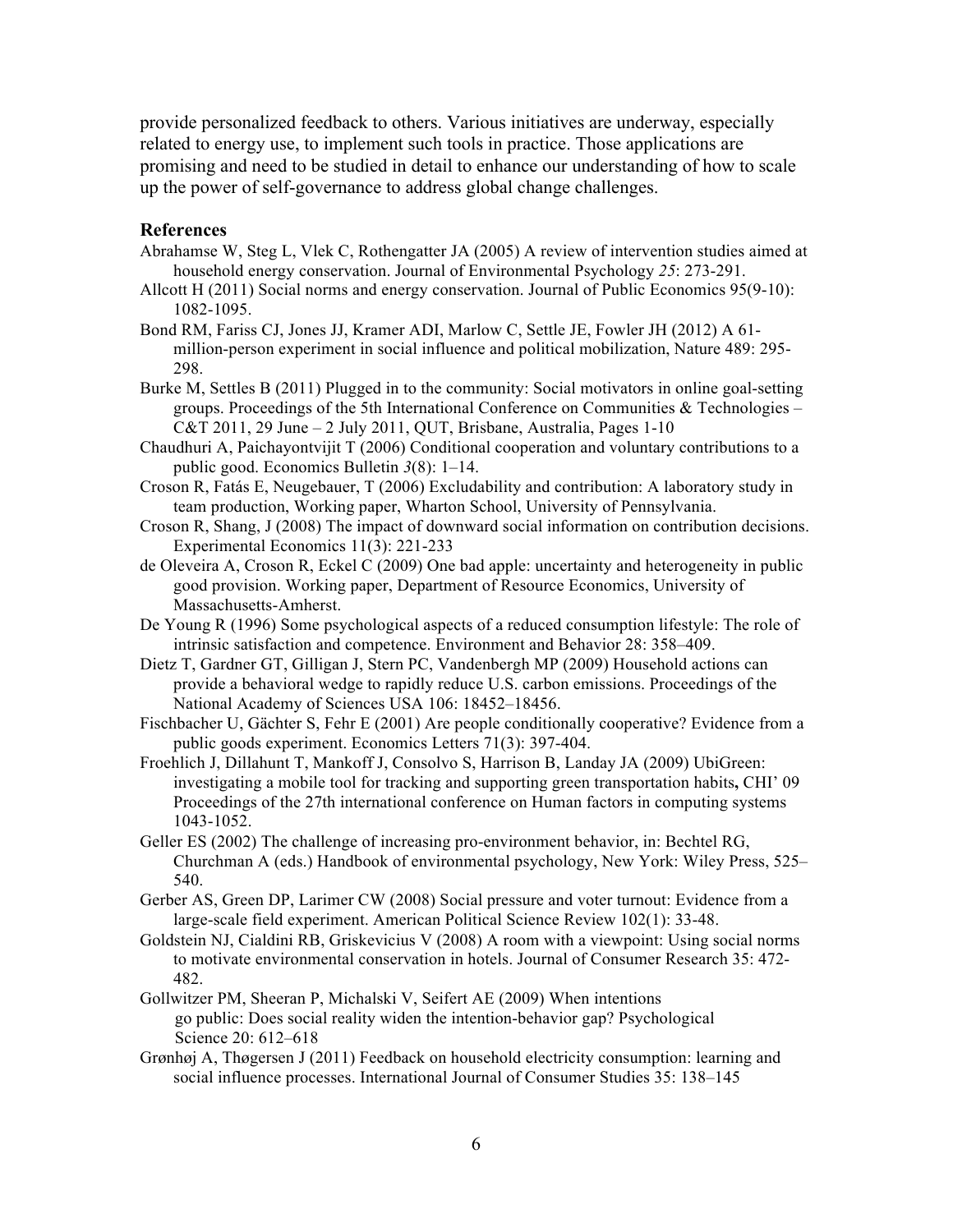Hammitt JK, Lempert RJ, Schlesinger ME (1992) A sequential-decision strategy for abating climate change. Nature 357: 315-318

Hardin G (1968) The Tragedy of the Commons. Science 162: 1243-1248.

- Hauber-Davidson G, Idris E (2006) Smart Water Metering. Water: Journal of the Australian Water Association 33(3): 38-41
- Hay GJ, Kyle C, Hemachandran B, Chen G, Rahman MM, Fung TS, Arvai JL (2011) Geospatial Technologies to Improve Urban Energy Efficiency. Remote Sensing 3: 1380-1405.

Heiskanen E, Johnson M, Robinson S, Vadovics E, Saastamoinen M (2010) Low-carbon communities as a context for individual behavioral change. Energy Policy 38: 7586–7595.

- Hollenbeck J, Williams C., Klein H (1989) An Empirical Examination of the Antecedents of Commitment to Difficult Goals. Journal of Applied Psychology 74(1):18-23.
- Hopper JR, Nielsen JM (1991) Recycling as altruistic behavior: Normative and behavioral strategies to expand participation in a community recycling program. Environment and Behavior 23: 195-220.
- Hutton RB, Mauser GA, Filiatrault P, Ahtola OT (1986) Effects of Cost-Related Feedback on Consumer Knowledge and Consumer Behavior: A Field Experimental Approach. Journal of Consumer Research 13: 327-336.
- Kluger AN, DeNisi A (1996) Effects of feedback intervention on performance: A historical review, a meta-analysis, and a preliminary feedback intervention theory. Psychological Bulletin 119(2): 254-328.
- Locke E, Latham G (2002) Building a Practically Useful Theory of Goal Setting and Task Motivation: A 35-Year Odyssey. American Psychologist 57(9): 705-17.
- Mankoff J, Fussell SR, Glaves R, Grevet C, Johnson M, Matthews D, Matthews HS, MCGuire R, Thompson R, Shick A, Setlock L (2009) StepGreen.org: Increasing energy saving behaviors via social networks, Proceedings of the Fourth International AAAI Conference on Weblogs and Social Media 106-113.
- Mattern F, Staake, T, Weiss M (2010) ICT for Green How Computers Can Help Us to Conserve Energy. Proceedings of e-Energy 2010 April 13-15, 2010, Passau, Germany.
- McCalley LT, Midden, CJH (2002) Energy conservation through product-integrated feedback: The roles of goal-setting and social orientation. Journal of Economic Psychology 23: 589- 603.
- McGonigal J (2011) Reality Is Broken: Why Games Make Us Better and How They Can Change the World. Penguin, London.
- McClelland L, Cook SW (1977) Energy conservation effects of continuous in-home feedback in all-electric homes. Journal of Environmental Systems 9(2): 169-173.
- McKenzie-Mohr D (2000) Promoting Sustainable Behavior: An Introduction to Community-Based Social Marketing. Journal of Social Issues 56(3): 543–554.
- Olli E, Grendstad G, Wollebaek D (2001) Correlates of Environmental Behaviors: Bringing Back Social Context. Environment and Behavior 33: 181-208.
- Ostrom E (1990) Governing the Commons: The Evolution of Institutions for Collective Action. New York: Cambridge University Press.
- Ostrom E (2010) Polycentric Systems for Coping with Collective Action and Global Environmental Change. Global Environmental Change 20(4): 550–557.
- Page T, Putterman L, Unel B (2005) Voluntary Association in Public Goods Experiments: Reciprocity, Mimicry and Efficiency. Economic Journal 115(October): 1032-1053.
- Poteete AM, Janssen MA, Ostrom E (2010) Working Together: Collective Action, the Commons and Multiple Methods in Practice. Princeton, NJ: Princeton University Press.
- Perkins HW (2002) Social Norms and the Prevention of Alcohol Misuse in Collegiate Contexts. Journal of Studies on Alcohol 14: 164-172.
- Rabe, BG, Borick CP (2012) Carbon Taxation and Policy Labeling: Experience from American States and Canadian Provinces. Review of Policy Research 29(3): 358-382.